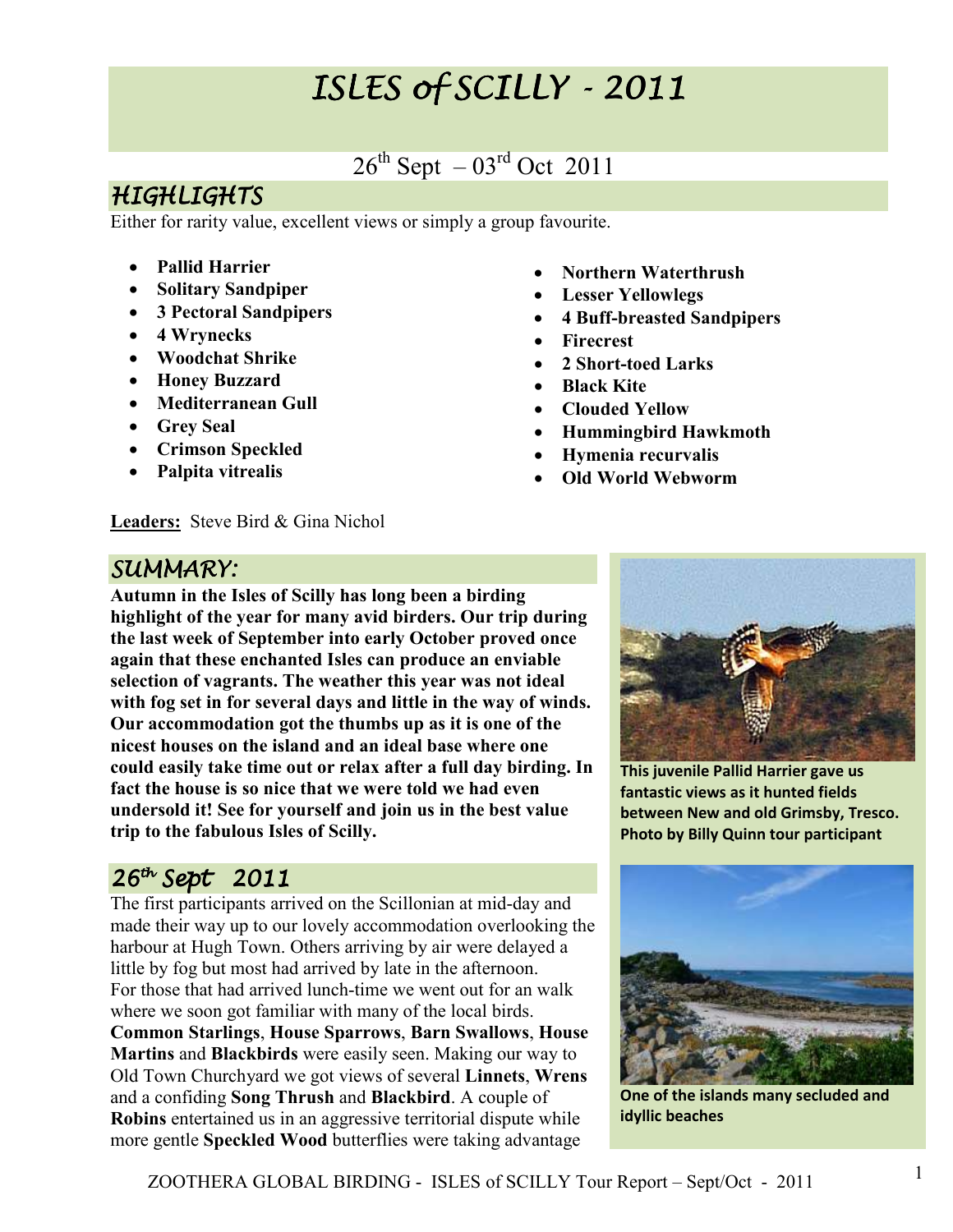of the sunshine. In the nearby harbour we scanned the rocks and found both **Greater** and **Lesser Black-backed Gulls**, **Herring Gull** and a **Gannets** gracefully gliding by. Our first **Grey Seal** was spotted and we added **Wood Pigeon**, **Chaffinch**, **Eurasian Collared Dove**, **Carrion Crow**, **White Wagtails** and a fly over **Grey Heron** to our list. Returning to the house we met up with the late arrivals and enjoyed our first evenings glass of wine together.

#### 27th Sept 2011

Our mercury vapour light had attracted a few moths during the night and for those that were interested we recorded **Setaceous Hebrew Character**, **Common Marbled Carpet**, the Scilly Isles form of **Lesser Yellow Underwing**, **L-Album Wainscott**, **Square-spot Rustic**, **Lunar Underwing** and the *scillonea* sub species of **Feathered Ranunculus**. A nice looking **Sexton Beetle** was also caught. We all set off on a pre-breakfast walk to a new pool that had just been dug by an intrepid local birder! As we quietly waited for the morning light to brighten things up we could easily see a **Lesser Yellowlegs** strutting around just a few feet away totally unconcerned by our presence. Then if by magic a **Solitary Sandpiper** joined it and if this was not enough our third and rarest American vagrant also appeared in the form of a superb **Northern Waterthrush**. We enjoyed excellent views of all three for over twenty minutes before the **Waterthrush** chased a **Grey Wagtail** off returning briefly to give even better views, and then both the **Solitary Sandpiper** and **Waterthrush** flew off and disappeared into the back of the reed bed. Delighted with this we made our way towards Old Town where a check of the bay revealed **Curlew**, **Cormorant**, **Oystercatchers**, distant **Gannets** out on the water and a **Kingfisher** perched on a rock across the bay. We then returned for breakfast and awaited the arrival of Frank and Didi who had been delayed a day due to fog. With breakfast over and our moths released we set off through Hugh Town, pointing out and recommending several restaurants and eating establishments. A quick look along the tide line found **Ruddy Turnstones**, **Oystercatchers**, a **Great Black-backed Gull** with a crab, **Herring Gulls** and some **Mallard**. Making our way uphill toward the Garrison two **Hummingbird Hawkmoths** appeared and gave great views as they hovered around some garden flowers. We eventually totalled around six for the morning as well as numerous **Speckled Wood** butterflies, **Red Admiral** and a **Small Copper**. Further on overlooking Porthcressa Beach we managed to find **Blue Tit**, some tame **Song Thrushes**, **Robin**, **Dunnock**, **Northern Wheatear** and Carol spotted a leucistic **Blackbird**. While searching through the rocks we encountered more **Wheatears**, the first **Black Redstart** of the Autumn and several **Rock** and **Meadow Pipits**. Out on headland were a group of **Shags** and two distant **Sandwich Terns** flew past. Continuing on to the other side of the Garrison



**We all enjoyed excellent views of this Lesser Yellowlegs which was particularly close on a small pool and also seen on the nearby beach.** 



**This Solitary Sandpiper also gave fantastic close views on the same pool!** 



**This rare Northern Waterthrush showed perfectly and was a trip highlight!** 

ZOOTHERA GLOBAL BIRDING - ISLES of SCILLY Tour Report – Sept/Oct - 2011 2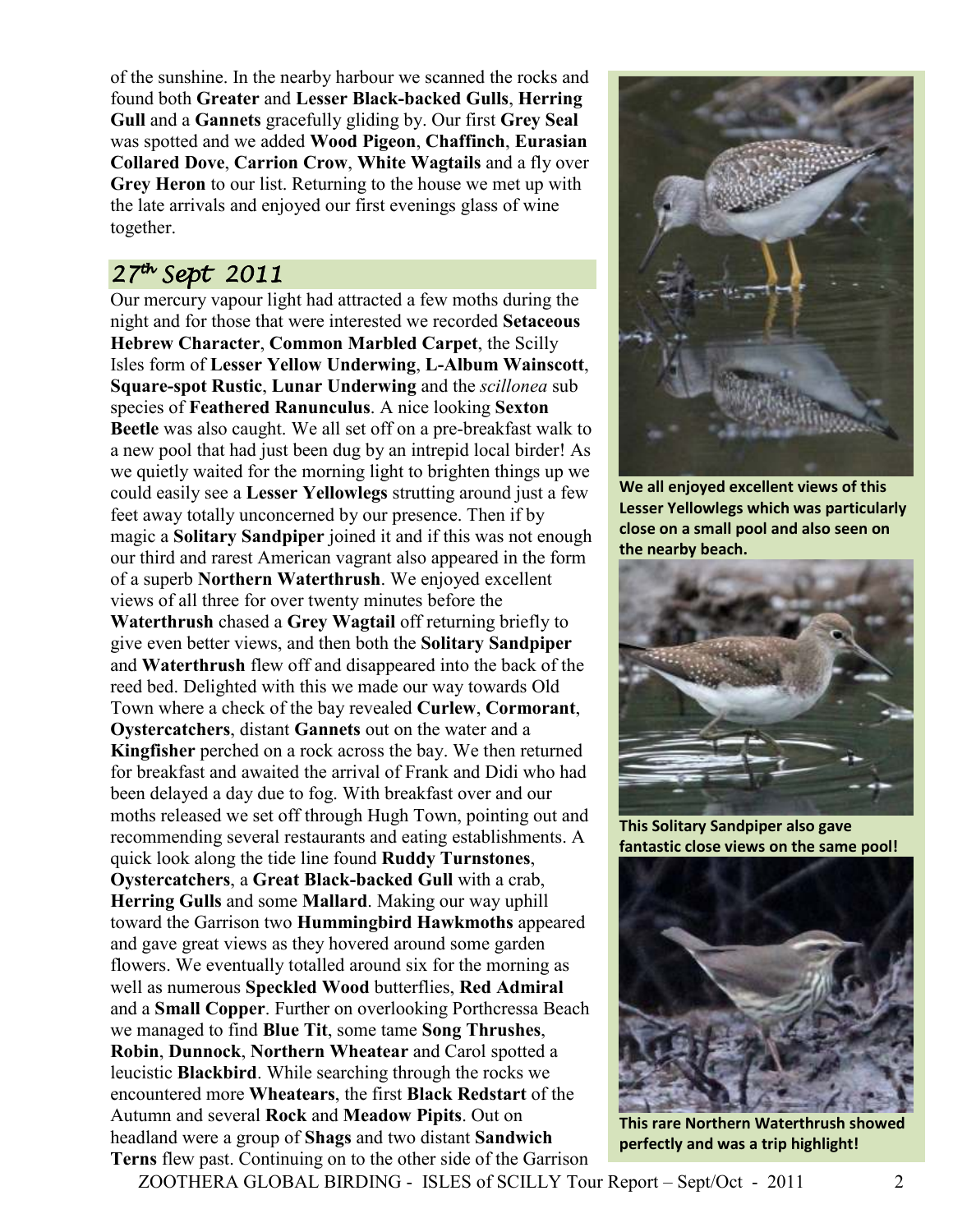we enjoyed fabulous views of the other islands and being out of the wind we soon found **Whimbrel**, **Great Tit**, **Stonechat** and two **Spotted Flycatchers** spotted by Rick. We returned via town to the house for a short break and after lunch headed up towards the airfield. It was getting rather foggy but we managed to scope plenty of **Northern Wheatears**, **White Wagtails** and three **Buff-breasted Sandpipers**. Walking around one edge we also got great views of a female **Woodchat Shrike** that was first spotted perched in a bush and then later posed for us on the barb wire fence. With the fog thickening we headed back to the comfort of our house.

## 28th Sept 2011

This morning's moths included much the same as yesterday although we added **Black Rustic**, **Dark Spectacle**, **Large Wainscott**, **Snout** and **Angleshades**. We split our morning walk with Frank and Didi visiting the new pool and others taking a walk along Peninnis. The walkers found plenty of common birds and some **Wheatears** but were hampered by foggy conditions, while Frank and Didi got excellenft views of a **Pectoral Sandpiper** alongside the **Lesser Yellowlegs**. After breakfast we walked toward Porthmellon Beach where our search revealed plenty of **White Wagtails** and **Common Starlings**. Moving slowly on to Porth Thomas we scanned the beach and found several **Ringed Plovers**, a **Grey Heron**, **Northern Wheatears**, 40 plus **Oystercatchers**, two **Sandwich Terns**, **Barn Swallows**, **Eurasian Collard Dove**, **Black-headed Gulls** and a lone first winter **Mediterranean Gull**. Moving on we scoured the fields and bushes on the way to Telegraph. A couple of **Common Kestrels** were seen and a single **Common Buzzard** flew over. A circular walk produced very little except flocks of **Goldfinch** and **Linnet** so we made our way to Juliet's Cafe for lunch. This was a beautiful setting overlooking the harbour and was made even more memorable by the tall ship that sailed in and the tame sparrows and **Song Thrushes** around our picnic tables. The weather was now hot and sunny and not really conducive to the arrival of any new migrants so we relax and enjoyed the view. Just as we were finishing up and ready to move on a **Honey Buzzard** was seen flying over the Garrison and out toward Tresco. A great way to finish lunch. Our afternoon walk took us through Watermill, Holy Vale and on to Porth Hellick. More **Kestrels** were seen, dozens of **Wrens**, a few **Chiffchaffs**, **Blue Tit**, **Great Tit** and from one of the hides we had **Greenshank**, **Moorhens** and **Coot**. We then crossed the edge of the beach and made our way along the coastal path toward the back of the airfield. Two **Grey Seals** were seen well and we spotted a **Sparrowhawk**, several confiding **Wheatears**, and the *helice* race of **Clouded Yellow** butterfly.

As **Gannets** fished along the coast we made our back to the house. A quick check of the new pool produced more fine views of the **Lesser Yellowlegs**.



**This Woodchat Shrike gave a good show on bushes and wires up near the airfield. This photo was by Frank Hollis tour participant.** 



**No Solitary Sandpiper this morning but instead Frank Hollis got this great photo of a Pectoral Sandpiper on the same tiny pool.** 



**A reminder of the days of pirates as this tall ship sailed into Hugh Town!**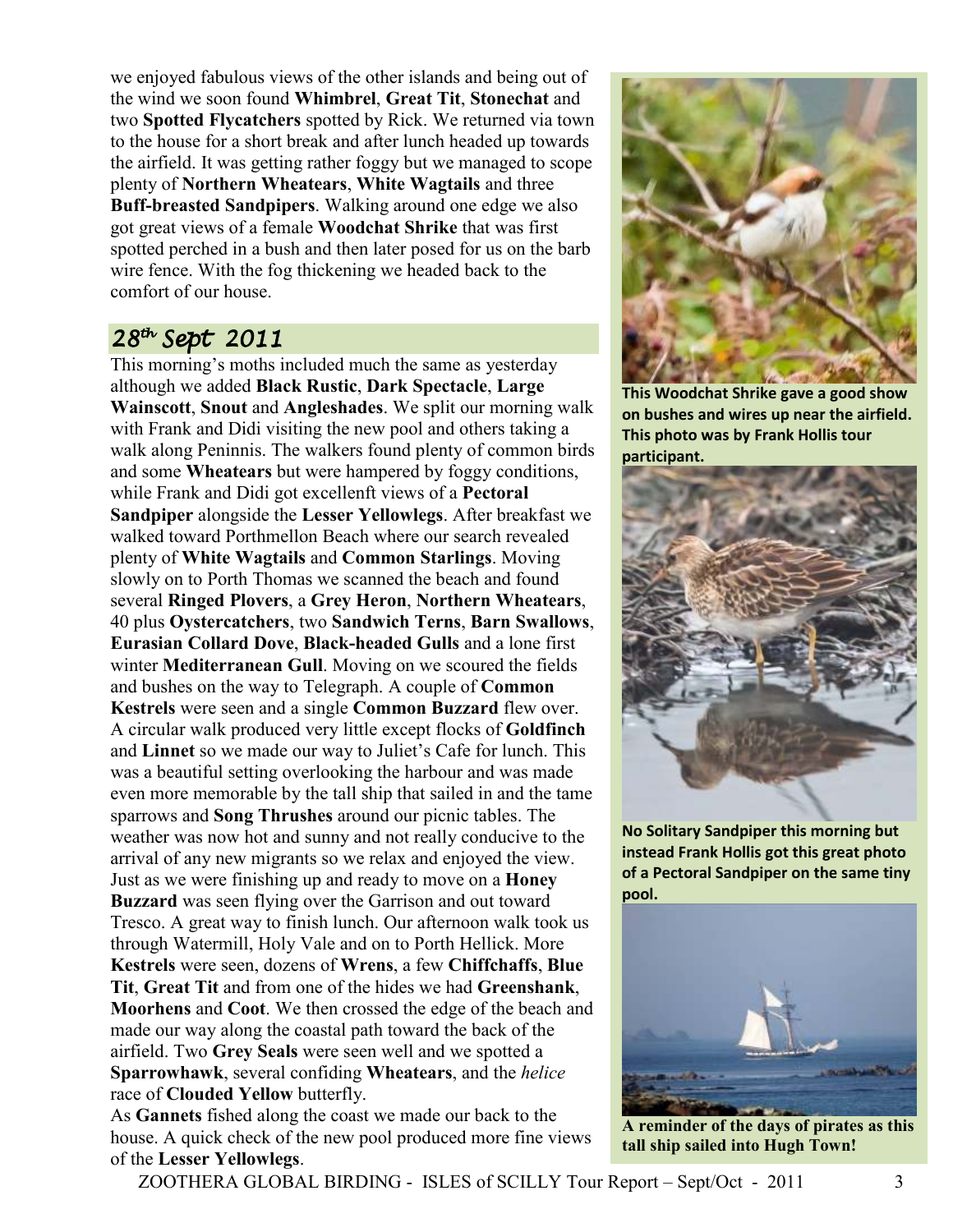## 29th Sept 2011

This morning's moth count was very poor with no new species. We then walked to Peninnis along King Edward's Road and witnessed a gorgeous sunrise. There was little in the way of new birds as we watched a pair of **Kestrels** hunting and a lone **Whinchat** perched up on a bramble. After breakfast we took a leisurely stroll through town to the dock where we took a boat to the small island of St. Agnes. A walk along the coastal path along Porth Killier produced many **Oystercatchers**, and more thorough searching amongst the seaweed covered rocks found us **Grey Heron**, **Common Redshank**, **Ruddy Turnstones**, **Curlews**, **Ringed Plover**, **White Wagtails**, **Rock Pipits**, **Wheatear** and even a **Common Whitethroat**. It was a stunningly beautiful day and with the exceptionally low tide many seldom seen rocks were now visible. As we savoured the view a **harrier** appeared silhouetted against the bright sky and promptly disappeared behind some cottages being chased by gulls. It was then seen through a gap where the white rump and

dark inner underwing drew us toward Hen Harrier. Lunch was taken at the famous Turks Head Inn overlooking the harbour and small island of Gugh. While sitting outside enjoying a fine lunch the **harrier** appeared again flying in front of Gugh before quartering the moorland above and then drifting out of sight. A nagging thought that the bird seemed too orange below for a Hen Harrier was soon dispelled when the news of a probable **Pallid Harrier** came through on the pager. Mentally kicking ones self I wish we had scoped it! News soon spread and it was indeed confirmed as a juvenile **Pallid Harrier**! Frank then got a message on his pager that a **Short-toed Lark** had been seen near the Big Pool so we left Annie and Judy to enjoy their chocolate brandy ice cream and went back along the coastal trail to find the seeded field where it had been seen.

We soon found a **Common Skylark** and a couple of **Whinchats** before another bird flew into the open field and showed well for several seconds enough to confirm that it was indeed the **Shorttoed Lark**. A look at Franks photo also confirmed the salient features. Moving on we made our way through the centre of the island where we seemed to lose some of our group who had icecream on their minds! Wrong move as we then got details of a **Wryneck** seen nearby. We made our way down the lane to the right field and looked toward a dead tree where two birds flew up in quick succession – both **Wrynecks**! Amazing! It was time to catch our boat back to St Mary's where we ended another super day.

### 30th Sept 2011

A little better for moths last night with numbers increasing and new species including **Dark Spectacle**, **Dark Swordgrass** and **White-speck**. Our early morning walk started off with two nice **Hummingbird Hawkmoths** feeding on a flowering bush just



**Whinchats were always nice to find and we managed a few around the islands.** 



**The Pallid Harrier was a major find on the islands and photographed by Billy Quinn tour participant.** 



**We had many sightings of the delightful Hummingbird Hawkmoth including a few that allowed photos such as this one by Frank Hollis tour participant**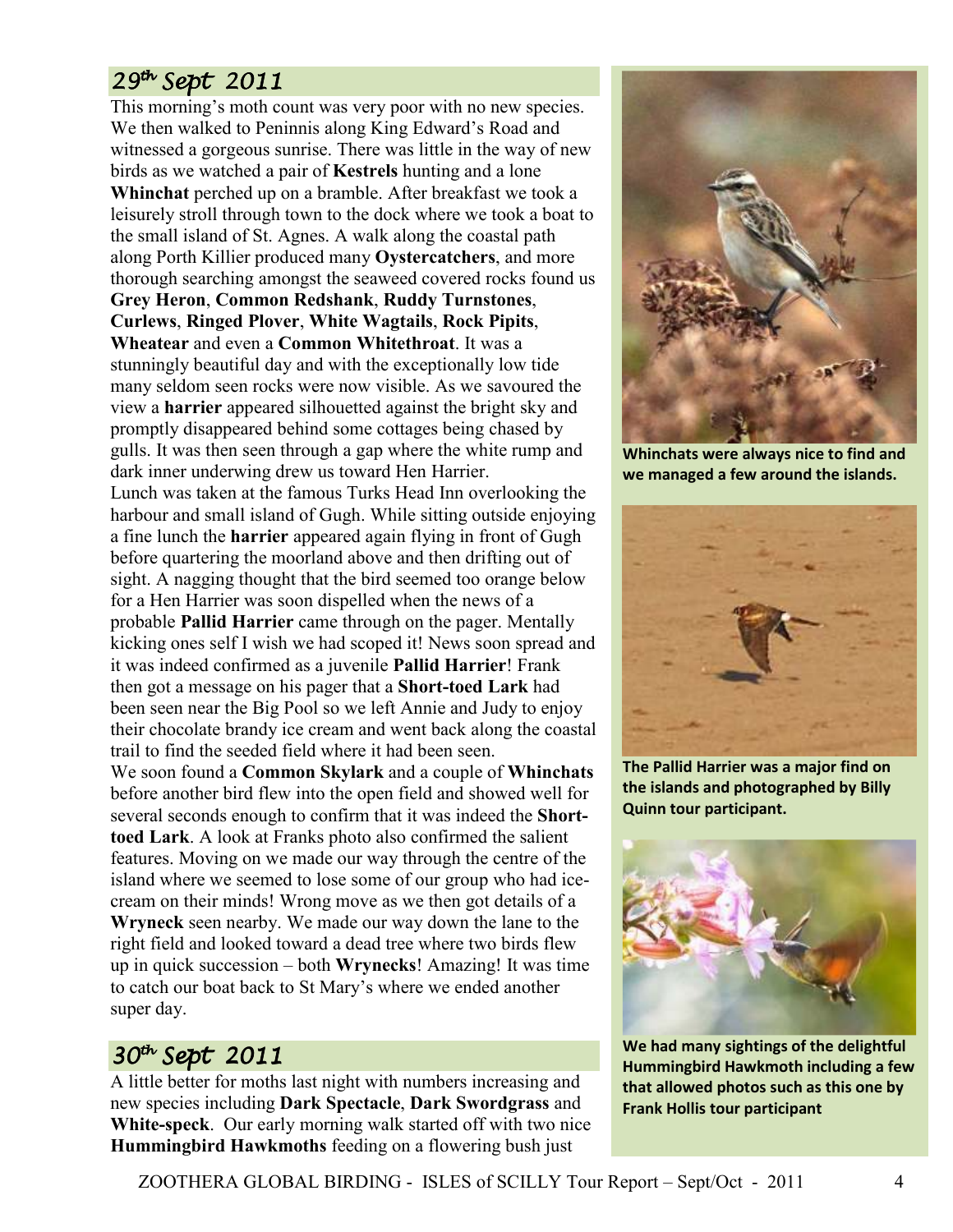outside our gate. The walk along Peninnis was still a little quiet with **Kestrels**, a bunch of **Meadow Pipits**, **Stonechat**, **Wheatears**, **Greenfinch** and along the coastal path near Stony Porth we saw a **Mediterranean Gull** and then a brief **Peregrine**  that flew by low and fast patrolling the coastline. Finishing off with a **Grey Seal** and the regular **Gannets** we headed back to the house. After breakfast we were just setting off for the morning when a call came over the radio that a **Black Kite** was flying over Porthloo towards the airport. We ran up the road to the highest point just in time to catch a glimpse of the bird before it disappeared in the distance. Continuing on to Porth Mellon beach we were pleased to see the **Lesser Yellowlegs** running along the shoreline, accompanied by **White Wagtails** and **Rock Pipits**. The nearby duck pond, held **Moorhens** among the mucky ducks and from there we made our way through Lower Moors. From one of the hides we were able to watch a **Pectoral Sandpiper** feeding along the waters edge while two **Grey Herons** flew over and a **Chiffchaff** flitted around outside. Moving on again we made our way to the Carreg Dhu garden where we found more **Chiffchaffs** and some very friendly **Song Thrushes** and **Blackbirds** feeding on the remnants of our snacks. We then worked our way around toward Juliet's Cafe for lunch. A check of a small ploughed field produced **Wheatear** and Nicola spotted a **Wryneck** which allowed good views in the scope in front of a large roller! After our lunch stop we made our way to this little ploughed field and added a **Common Redstart**. Continuing up by the Golf Course and then on toward Halangy Down Settlement on the northwest coast of the island we found several **Whinchats**, a **Whimbrel**, distance juvenile **Shag**, a **Cormorant** in the water and large flocks of **Linnets** and **Goldfinches**. It was then time to head back along the coastal trail past Juliet's and up the hill to the house.

#### $01^{\texttt{*}}$  Oct 2011

This morning was very misty so we delayed our trip to Tresco and our early morning walk. The Rugby World Cup seemed to dominate our breakfast, but afterwards we made our way to the Garrison where a diligent search eventually produced fantastic views of **Firecrest**. A little further along and as the sun began to break through the mist we found a female **Pied Flycatcher**, **Spotted Flycatcher** and a lot of butterflies including **Speckled Wood**, **Red Admiral**, **Clouded Yellow**, **Small Copper**, **Peacock**, **Comma** plus a nice **Hummingbird Hawkmoth** perched. We took a short break for lunch and then in the afternoon we walked toward the airfield. At Old Town Beach there were **Rock Pipits** and **Grey Heron** and then we got a call on the radio to say the **Black Kite** was circling over Maypole and a look in that direction soon revealed the Kite flying around with a **Common Buzzard** and two **Kestrels**. The **Black Kite** then made its way toward us and eventually flew right over us at Old Town. The tide was exceptionally low allowing a few



**Speckled Wood butterflies were in abundance and seen just about everyday and everywhere. Photo by Gina Nichol** 



**This showy Firecrest delighted us all on a misty morning on the Garrison.**



 **Spotted Flycatcher by Gina Nichol.** 

ZOOTHERA GLOBAL BIRDING - ISLES of SCILLY Tour Report – Sept/Oct - 2011 5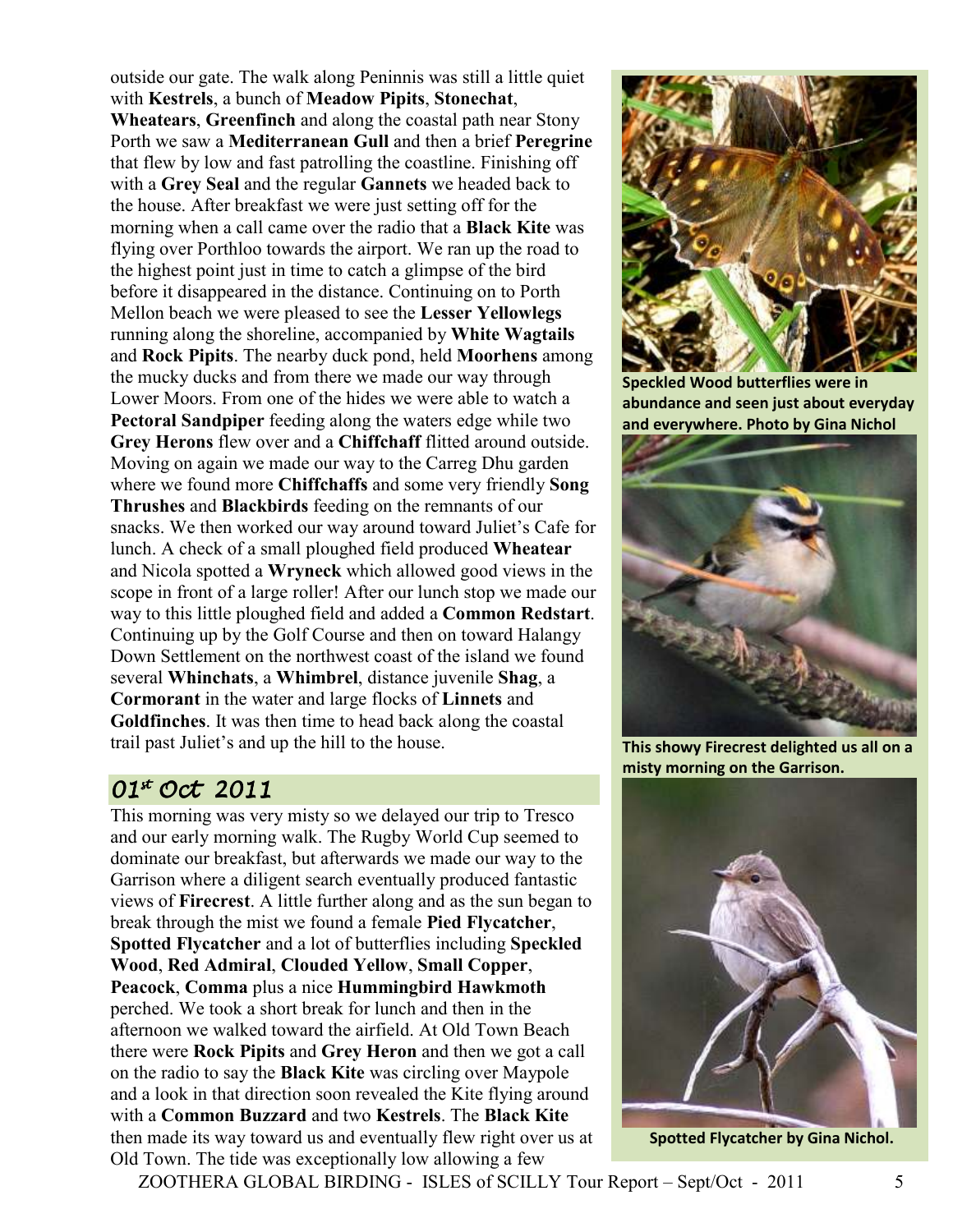**Oystercatchers** good feeding. Nearby a **Wryneck** flew quickly off the track but never showed itself again. We continued our walk up the side of the airfield and once positioned we were able to scope four **Buff-breasted Sandpipers** running around the short grass. Amongst the odd **Linnet** and double figures of **Wheatear** we spotted a **Short-toed Lark** which allowed nice views and was even comparable to a **Skylark** that was close by. We moved on along the beautifully scenic coast path to Porth Hellick Bay which was also well drained due to low tide. Several **Ringed Plovers**, **Ruddy Turnstones** and a sleeping **Dunlin** were found before we entered the Higher Moors trail beside the Porth Hellick Pond. A **Greenshank** was seen from the hide but we were quickly pulled away when a report that the **Pallid Harrier** was flying nearby. We found an open area and scanned the skies but did not see it. As we came out of the Higher Moors nature trail and turned on to the main road leading back to Hugh Town we got superb views of the **Black Kite** perched up in a dead tree. A great way to finish the day.

## 02nd Oct 2011

Last night had been our best night for moths and our light attracted over 20 species including 10 **Large Wainscotts**, 6 **White-specks**, 8 **Silver Y moths**, **Rosy Rustic**, **Scarce Bordered Straw**, and rare species such as 2 **Old World Webworms** and **Rusty Dot Pearl**. Our morning walk on Peninnis produced close views of **Gannets** fishing, and a female **Common Redstart**. We then had a leisurely breakfast before heading down to the quay and catching the first boat to the island of Tresco. On rocky island of Merrick just before we docked at New Grimsby we counted 16 **Little Egrets**. Once we were ashore we slowly made our way toward Old Grimsby. At Towns Hill, we stopped to survey an earthy field which had more birds in one place than we could keep track of. There were **Whinchat**, **Spotted Flycatcher**, **Stonechat**, **Pheasant**, male, female and young, feral **Red-legged Partridge** all over the place, **Redstart**, **Blackbird** and then Rick spotted a raptor flying across the hillside. It was the **Pallid Harrier** and it came towards us and coursed up and down showing all of its salient features. What fantastic views and lucky Billy had his camera as the rest of us had left ours behind! After the thrill of seeing this rare bird so well we made our along the coast to Block House Point where we overlooked a white sandy beach, surrounded by Caribbean blue water and several rock islands partially exposed by the falling tide. A **Migrant Hawker** dragonfly flew past, several **Clouded Yellow** butterflies were seen as well as **Oystercatchers**, **Curlews**, **Sandwich Terns**, **Grey Heron** and a **Common Buzzard**. Moving on to the Great Pool we saw three **Greenshanks**, several **Moorhens** and a female **Teal**. We then found a small wader on the far end of the pool which at distance had dark legs, and was putatively identified as a **Little Stint**. With Tresco Gardens and Cafe proving more attractive than our



**After getting flight views of this Black Kite it was nice to eventually see it perched up in a dead tree. Photo digiscoped by Gina Nichol.** 



**Another idyllic scene from these fabulous islands.**



**Another Hummingbird Hawkmoth, this time by Billy Quinn, tour participant**



 **Billy's photo of the Pallid Harrier** 

ZOOTHERA GLOBAL BIRDING - ISLES of SCILLY Tour Report – Sept/Oct - 2011 6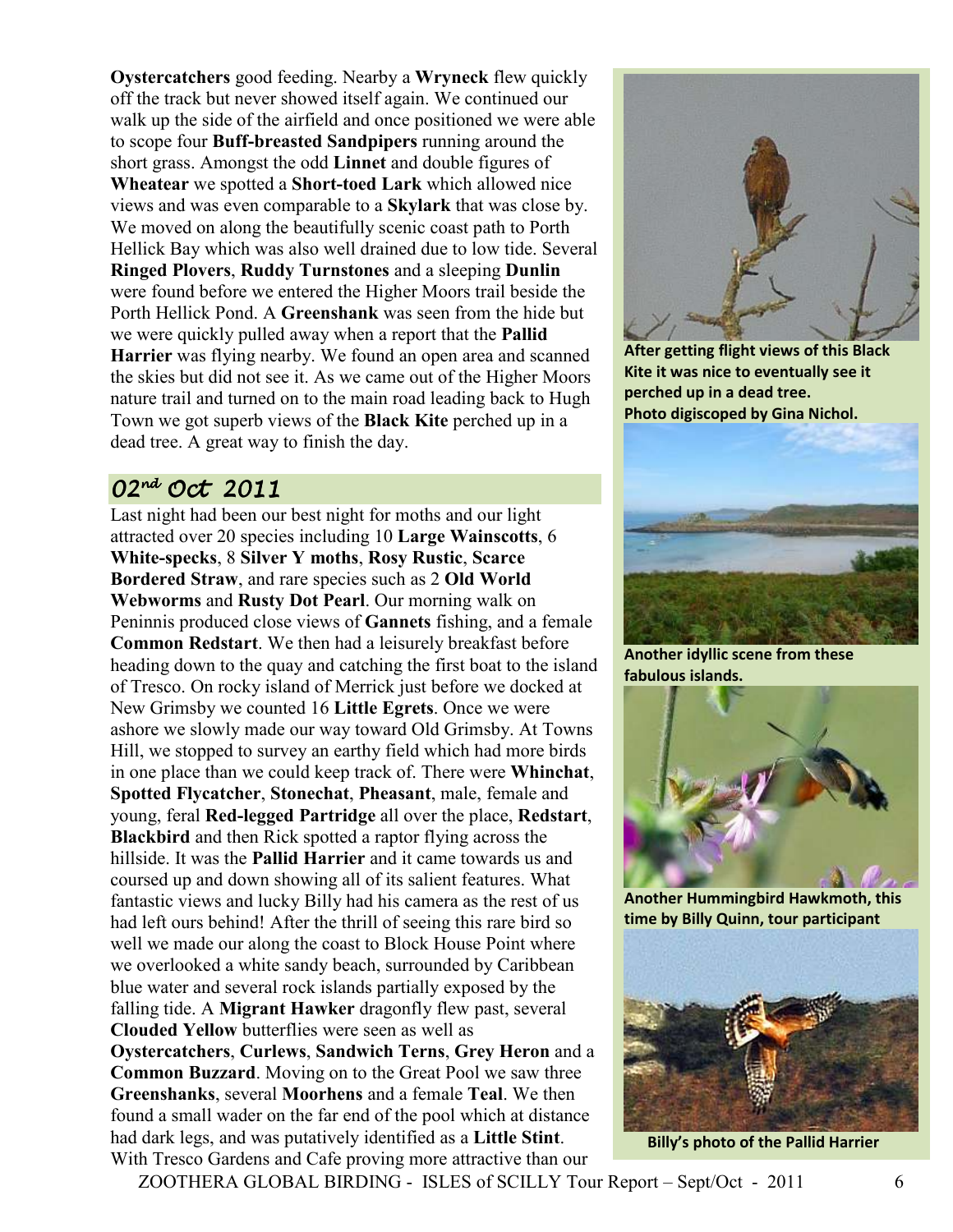distant stint the group moved off. In hindsight we should have stayed behind and tried to get closer as a few days later after many people still reporting this bird as a **Little Stint**, it was found on the beach where its black legs were washed clean and showed yellow/green. Myself and Gina later returned to see a **Least Sandpiper** the first for Scilly in 49 years and indeed we have to say it looked like the same bird. Legs covered in black mud again, we got very close to it and could confirm all the features, although not obvious on this individual, and we agreed that this was probably the bird we saw! No more cafes for us! We then saw **Kestrels**, two **Sparrowhawks** and a **Mute Swan** on the far pond. After the lunch stop some of the group visited the gardens while the rest continued birding. We walked to the far end of the Great Pool and scoped the muddy edge. **Coot**, **Gadwall**, **Mallard**, **Black-headed Gulls**, **Teal**, **Black-tailed Godwit**, **Lapwing**, **Dunlin**, **Greenshank**, **Redshank**, a **Water Rail** and two **Pectoral Sandpipers** were our tally, and then we watched as two **Common Buzzards** rose above the woods and were joined by a **Honey Buzzard** which went to battle with one of the Common's! A great finale to a great day. We return to St Mary's and back to our house.

### 03rd Sept 2011

Our last morning for some of our group to see what moths we had trapped. It was just getting better as we had even more than the night before and were into more rarities. Two **Palpita vitrealis** stole the show alongside **Vestal**, more **Old World Webworms**, **Scarce Bordered Straw** and **Opogona omoscope**. With different times of departure some of our group left on the first plane while others who were supposed to fly out later became victims of the fog and either had to depart on the Scillonian Ship or spend another night on the island. Rick & Carol were waiting around until 5pm before it was confirmed that their plane would not go. They did however get away first thing the following morning and even saw the two rarest moths of all in the form of a **Crimson Speckled** and a **Hymenia recurvalis**.

Myself and Gina would like to thank everyone that was on this tour as we had a marvellous time seeing the islands, many rare birds and a host of other wildlife. It was fun being with you all.

Steve & Gina



**Wheatears were very common during the week with many seen along the coast or in fields and even on the airfield.** 



**Probably one of the nicest houses on St Mary's and a delightful base for our tour. No other company can match this for quality or value for money.** 



**A day too late – Rare Crimson Speckled**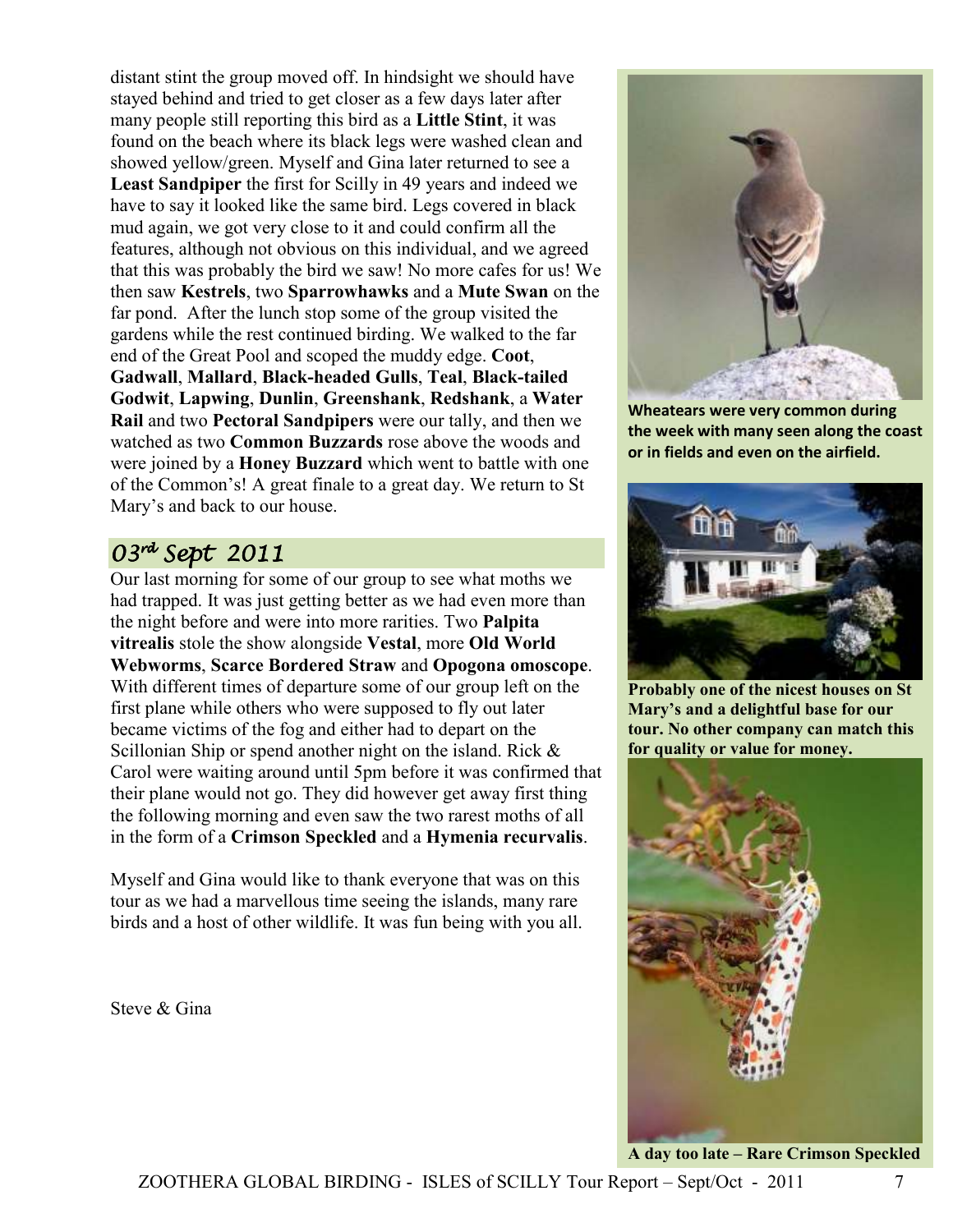# **BIRDLIST FOR ISLES of SCILLY Sept/Oct 2011**

|                  | <b>SPECIES</b>                 | <b>SCIENTIFIC NAME</b>    | Comments                                                                                                                                       |
|------------------|--------------------------------|---------------------------|------------------------------------------------------------------------------------------------------------------------------------------------|
| 1.               | Northern Gannet                | Morus bassanus            | Seen every day in passing any coastal area                                                                                                     |
| 2.               | <b>Great Cormorant</b>         | Phalacrocorax carbo       | Just a few individuals seen on 3 days                                                                                                          |
| $\overline{3}$ . | European Shag                  | Phalacrocorax aristotelis | Seen on 6 days with biggest flock of 150<br>from boat going to St Agnes.                                                                       |
| $\overline{4}$ . | Little Egret                   | Egretta garzetta          | 16 birds seen on 1 day on Merrick Island<br>just before docking on Tresco                                                                      |
| 5.               | Grey Heron                     | Ardea cinerea             | Seen every day with a maximum of 3                                                                                                             |
| 6.               | Mute Swan                      | Cygnus olor               | 10 seen flying into Great Pool Tresco                                                                                                          |
| 7.               | Canada Goose                   | Branta canadensis         | Just 1 seen on Abbey pool fresco.                                                                                                              |
| 8.               | Gadwall                        | Anas strepera             | 4 seen on Great Pool Tresco                                                                                                                    |
| 9.               | Common Teal                    | Anas crecca               | 4 seen on Great Pool Tresco                                                                                                                    |
| 10.              | Common Buzzard                 | <b>Buteo</b> buteo        | Singles seen twice on St Mary's and 2<br>together on Tresco                                                                                    |
| 11.              | Honey Buzzard                  | Pernis apivorus           | One seen well fighting with Common<br>Buzzard over Great Pool, Tresco                                                                          |
| 12.              | Mallard                        | Anas platyrhynchos        | Seen in small numbers on 5 days                                                                                                                |
| 13.              | Pallid Harrier                 | Circus macrourus          | A juvenile bird was seen briefly on St<br>Agnes on the 29 <sup>th</sup> Sept and then fantastic<br>views on Tresco on the 02 <sup>nd</sup> Oct |
| 14.              | Eurasian Sparrowhawk           | Accipiter nisus           | Seen on 3 days with two seen on Tresco<br>on the 02 <sup>nd</sup>                                                                              |
| 15.              | <b>Black Kite</b>              | Milvus migrans            | A single bird was seen on 2 days with<br>excellent looks perched on the 3rd                                                                    |
| 16.              | Common Kestrel                 | Falco tinnunculus         | Seen on 4 days with highest daily count 4.                                                                                                     |
| 17.              | Peregrine Falcon               | Falco peregrinus          | Just 1 immature bird seen briefly flying<br>along the shore on the 30 <sup>th</sup>                                                            |
| 18.              | Common Pheasant                | Phasianus colchicus       | Odd ones seen on 2 days                                                                                                                        |
| 19.              | Water Rail                     | Rallus aquaticus          | Heard on Lower Moors and 1 seen against<br>reeds on Great Pool, Tresco                                                                         |
| 20.              | Common Moorhen                 | Gallinula chloropus       | Seen on 5 days with maximum of 6                                                                                                               |
| 21.              | Eurasian Coot                  | Fulica atra               | Small numbers seen on 3 days                                                                                                                   |
| 22.              | Eurasian Oystercatcher         | Haematopus ostralegus     | Seen everyday with max count of over<br>100 on Tresco.                                                                                         |
| 23.              | Common Ringed Plover           | Charadrius hiaticula      | Seen on 5 days with max 10 on St Agnes                                                                                                         |
| 24.              | Northern Lapwing               | Vanellus vanellus         | Just one seen on Great Pool, Tresco                                                                                                            |
| 25.              | <b>Black-tailed Godwit</b>     | Limosa limosa             | Two seen on Great Pool, Tresco                                                                                                                 |
| 26.              | Eurasian Curlew                | Numenius arquata          | Seen on 5 days in small numbers                                                                                                                |
| 27.              | Whimbrel                       | Numenius phaeopus         | 1 seen off the Garrison and another at<br><b>Tolls Porth</b>                                                                                   |
| 28.              | <b>Buff-breasted Sandpiper</b> | Tryngites subruficollis   | 4 were seen together on the airfield                                                                                                           |
| 29.              | Common Redshank                | Tringa totanus            | Just one on St Agnes and 10 on Great<br>Pool, Tresco                                                                                           |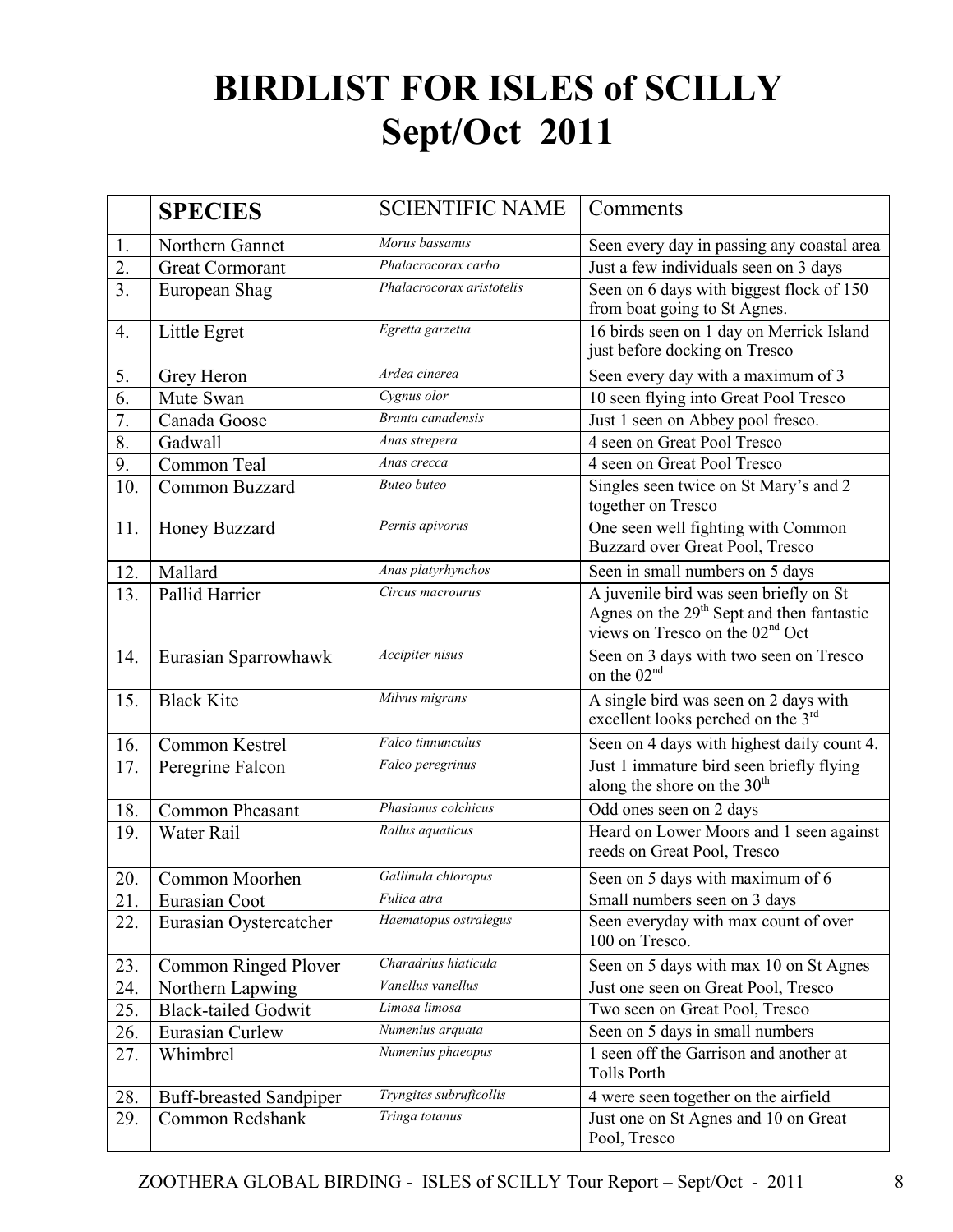| 30.               | Common Greenshank                     | Tringa nebularia                              | One seen at Porth Hellick, 12 on Tresco                      |
|-------------------|---------------------------------------|-----------------------------------------------|--------------------------------------------------------------|
| $\overline{31}$ . | <b>Lesser Yellowlegs</b>              | Tringa flavipes                               | One seen very well on tiny pool, plus the                    |
|                   |                                       |                                               | same bird on Porth Mellon beach.                             |
| 32.               | Solitary Sandpiper                    | Tringa solitaria                              | 1 seen very well on small pool near Dump                     |
| 33.               | <b>Ruddy Turnstone</b>                | Arenaria interpres                            | Seen everyday along shoreline and rocks                      |
| 34.               | Dunlin                                | Calidris alpina                               | 1 seen at Porth Hellick and 6 seen on                        |
|                   |                                       |                                               | Great Pool, Tresco                                           |
| 35.               | Pectoral Sandpiper                    | Calidris melanotos                            | 1 seen close on small pool, 1 seen from                      |
|                   |                                       |                                               | hide on Lower Moors and 2 on Great                           |
|                   |                                       |                                               | Pool, Tresco                                                 |
| 36.               | <b>Least Sandpiper</b>                | Calidris minutilla                            | The bird we saw distantly as Little Stint                    |
|                   |                                       |                                               | on the 2 <sup>nd</sup> was almost certainly this bird        |
| 37.               | Great Black-backed Gull               | Larus marinus                                 | Seen everyday                                                |
| 38.               | Herring Gull                          | Larus argentatus                              | Seen everyday                                                |
| 39.               | Lesser Black-backed Gull              | Larus fuscus                                  | Seen in small numbers on 5 days                              |
| 40.               | <b>Black-headed Gull</b>              | Larus ridibundus                              | Seen in small numbers on 5 days                              |
| 41.               | Mediterranean Gull                    | Larus melanocephalus                          | $1st$ year birds were seen on 3 days                         |
| 42.               | Sandwich Tern                         | Sterna sandvicensis                           | Seen on 3 days with max count of 5                           |
| 43.               | Wood Pigeon                           | Columba palumbus                              | Common and seen everyday                                     |
| 44.               | <b>Eurasian Collared Dove</b>         | Streptopelia decaocto                         | Common around town everyday                                  |
| 45.               | Eurasian Wryneck                      | Jynx torquilla                                | Seen on 3 days with 2 together on St                         |
|                   |                                       |                                               | Agnes and 2 singles on St Mary's                             |
| 46.               | Short-toed Lark                       | Calandrella brachydactyla                     | 1 seen on St Agnes and another showed                        |
|                   |                                       |                                               | well on airfield on St Mary's                                |
| 47.               | Eurasian Skylark                      | Alauda arvensis                               | Singles seen on St Agnes and St Mary's                       |
| 48.               | <b>Barn Swallow</b>                   | Hirundo rustica                               | Seen in small numbers everyday                               |
| 49.               | House Martin                          | Delichon urbica                               | Just a couple seen on 2 days                                 |
| 50.               | Meadow Pipit                          | Anthus pratensis                              | Seen in small numbers everyday                               |
| 51.               | Rock Pipit                            | Anthus petrosus                               | Seen in small numbers everyday                               |
| 52.               | White Wagtail                         | Motacilla alba                                | Seen with max of 30+ everyday                                |
| 53.               | Grey Wagtail                          | Motacilla cinerea                             | One joined Northern Waterthrush on                           |
|                   |                                       |                                               | small pool near dump.                                        |
| 54.               | Winter Wren                           | Troglodytes troglodytes<br>Prunella modularis | Common and seen everyday                                     |
| 55.               | Dunnock                               |                                               | Seen everyday                                                |
| 56.               | European Robin                        | Erithacus rubecula                            | Seen everyday                                                |
| 57.               | <b>Black Redstart</b>                 | Phoenicurus ochruros                          | Only one seen on rocks around Garrison                       |
|                   |                                       | Phoenicurus phoenicurus                       | on one day                                                   |
| 58.               | Common Redstart                       | Saxicola rubetra                              | Females seen on just 2 days                                  |
| 59.               | Whinchat<br>Common Stonechat          | Saxicola torquata                             | Seen on 3 days with max count of 6                           |
| 60.               |                                       | Oenanthe oenanthe                             | Singles seen on 3 days                                       |
| 61.               | Northern Wheatear                     | Turdus merula                                 | Upwards of twenty seen everyday<br>Seen everyday             |
| 62.               | Eurasian Blackbird                    | Turdus philomelos                             |                                                              |
| 63.<br>64.        | Song Thrush<br>Common Whitethroat     | Sylvia communis                               | Seen everyday and very tame<br>One seen on beach on St Agnes |
| 65.               | Common Chiffchaff                     | Phylloscopus collybita                        | Seen on 4 days in small numbers                              |
| 66.               |                                       | Regulus ignicapillus                          | Superb views of one bird found on the                        |
|                   | Firecrest                             |                                               | Garrison                                                     |
| 67.               |                                       | Muscicapa striata                             | Seen on four days with 2 at Garrison                         |
| 68.               | Spotted Flycatcher<br>Pied Flycatcher | Ficedula hypoleuca                            | 1 female seen well on the Garrison                           |
| 69.               | Great Tit                             | Parus major                                   | Seen in small numbers on 6 days                              |
|                   |                                       |                                               |                                                              |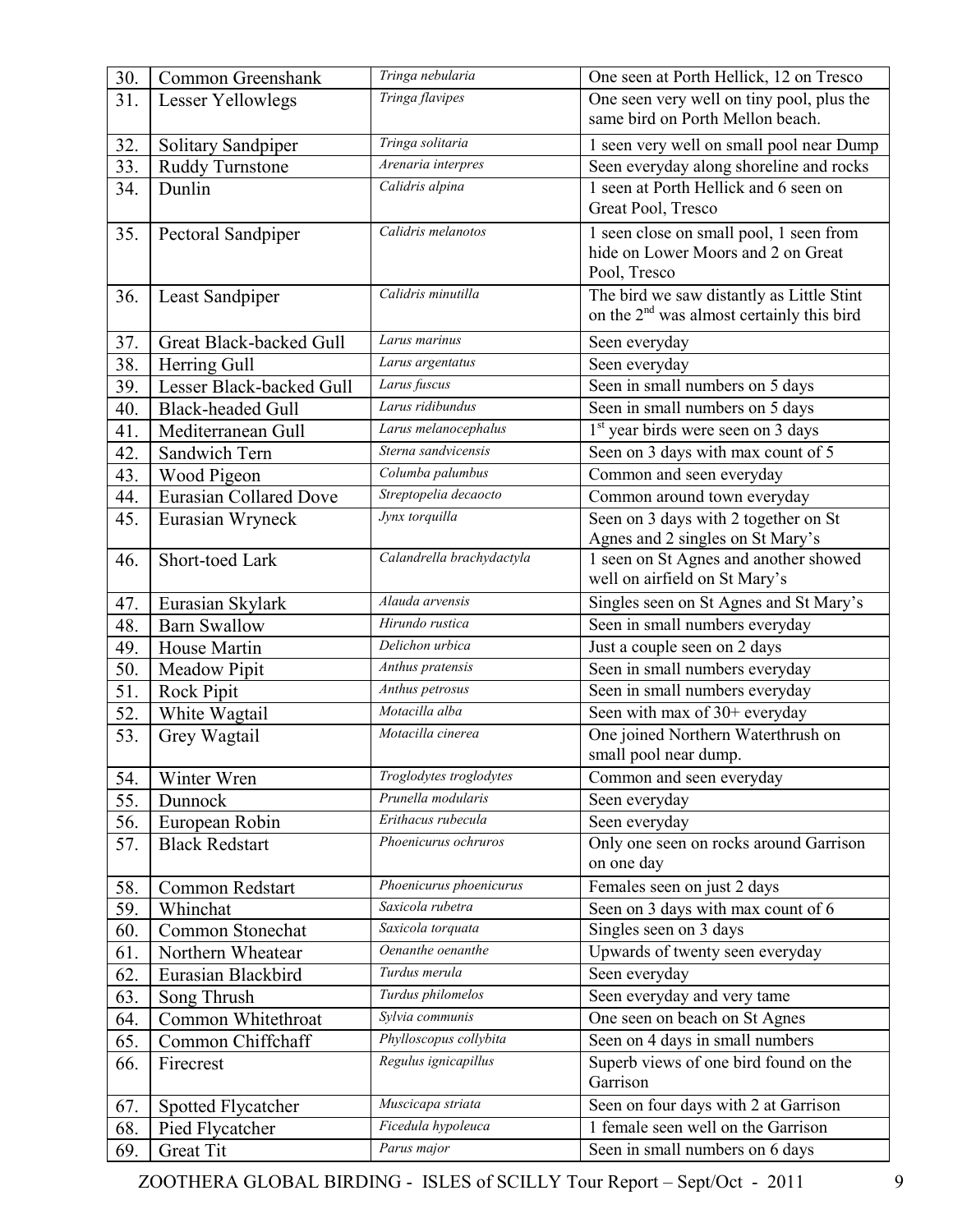| 70. | <b>Blue Tit</b>        | Parus caeruleus     | Seen in ones and twos on 4 days           |
|-----|------------------------|---------------------|-------------------------------------------|
| 71. | Woodchat Shrike        | Lanius senator      | A female showed well up near the airfield |
| 72. | <b>Carrion Crow</b>    | Corvus corone       | Seen everyday                             |
| 73. | Raven                  | Corvus corax        | Seen everyday                             |
| 74. | <b>Common Starling</b> | Sturnus vulgaris    | Seen everyday                             |
| 75. | House Sparrow          | Passer domesticus   | Seen everyday                             |
| 76. | Chaffinch              | Fringilla coelebs   | Seen in small numbers on 5 days           |
| 77. | European Greenfinch    | Carduelis chloris   | Seen in small numbers on 6 days           |
| 78. | European Goldfinch     | Carduelis carduelis | Small groups and flocks seen on 6 days    |
| 79. | Eurasian Linnet        | Carduelis cannabina | Small flocks seen everyday                |

|                         | <b>Other Sightings</b>      | Scientific Name          | Comments                                                                              |
|-------------------------|-----------------------------|--------------------------|---------------------------------------------------------------------------------------|
| $\mathbf{1}$            | Rabbit                      | Oryctolagus cuniculus    | Seen on a few days with the odd Black<br>ones seen                                    |
| 2                       | Grey Seal                   | Halichoerus grypus       | Up to 2 seen on 3 days                                                                |
| 3                       | <b>Sexton Beetle</b>        | Nicrophorus sp           | 1 found attracted to moth light                                                       |
|                         | <b>Butterflies</b>          |                          |                                                                                       |
| 1                       | Red Admiral                 | Vanessa atalanta         | Lots seen throughout trip                                                             |
| $\overline{2}$          | Comma                       | Polygonia c-album        | Two seen                                                                              |
| 3                       | Clouded Yellow              | Colias croceus           | We saw about 6 or 7                                                                   |
| $\overline{\mathbf{4}}$ | Clouded Yellow (Helice)     | Colias croceus helice    | One of this pale form seen at airport                                                 |
| 5                       | Speckled Wood               | Pararge aegeria          | Common and saw many almost<br>everyday                                                |
| 6                       | Peacock                     | Inachis io               | Just 3 or 4 seen                                                                      |
| $\overline{7}$          | <b>Small Copper</b>         | Lycaena phlaeas          | About 3 or 4 seen                                                                     |
| 8                       | Large White                 | Pieris brassicae         | Seen in small numbers most days                                                       |
|                         | <b>Moths</b>                |                          |                                                                                       |
| 9                       | Hummingbird Hawkmoth        | Macroglossum stellatarum | This spectacular species was seen on 5<br>days with a maximum of 6 on the<br>Garrison |
| 10                      | Setaceous Hebrew Character  |                          | About 30 trapped at light                                                             |
| 11                      | Common Marbled Carpet       |                          | Just 2 trapped at light                                                               |
| 12                      | Lesser Yellow Underwing     |                          | About 12 trapped and all of the Scilly<br>Isles form                                  |
| 13                      | Large Yellow underwing      |                          | About 30 trapped at light                                                             |
| 14                      | Lunar Underwing             |                          | About 18 trapped at light                                                             |
| 15                      | L-Album Wainscott           |                          | About 28 trapped at light                                                             |
| 16                      | Square-spot Rustic          |                          | 7 trapped at light                                                                    |
| 17                      | <b>Feathered Ranunculus</b> |                          | About 15 of the form scillonia trapped                                                |
| 18                      | Dark Spectacle              |                          | Just 2 trapped at light                                                               |
| 19                      | <b>Black Rustic</b>         |                          | About 45 trapped at light                                                             |
| 20                      | Large Wainscott             |                          | About 18 trapped at light                                                             |
| 21                      | Snout                       |                          | About 10 trapped at light                                                             |
| 22                      | Angleshades                 |                          | About 12 trapped at light                                                             |
| 23                      | Dark Swordgrass             |                          | 4 trapped at light                                                                    |
| 24                      | White-speck                 |                          | About 15 trapped at light - immigrant                                                 |
| 25                      | Silver Y moth               |                          | About 20 in trap and others during<br>daytime in and around bracken                   |